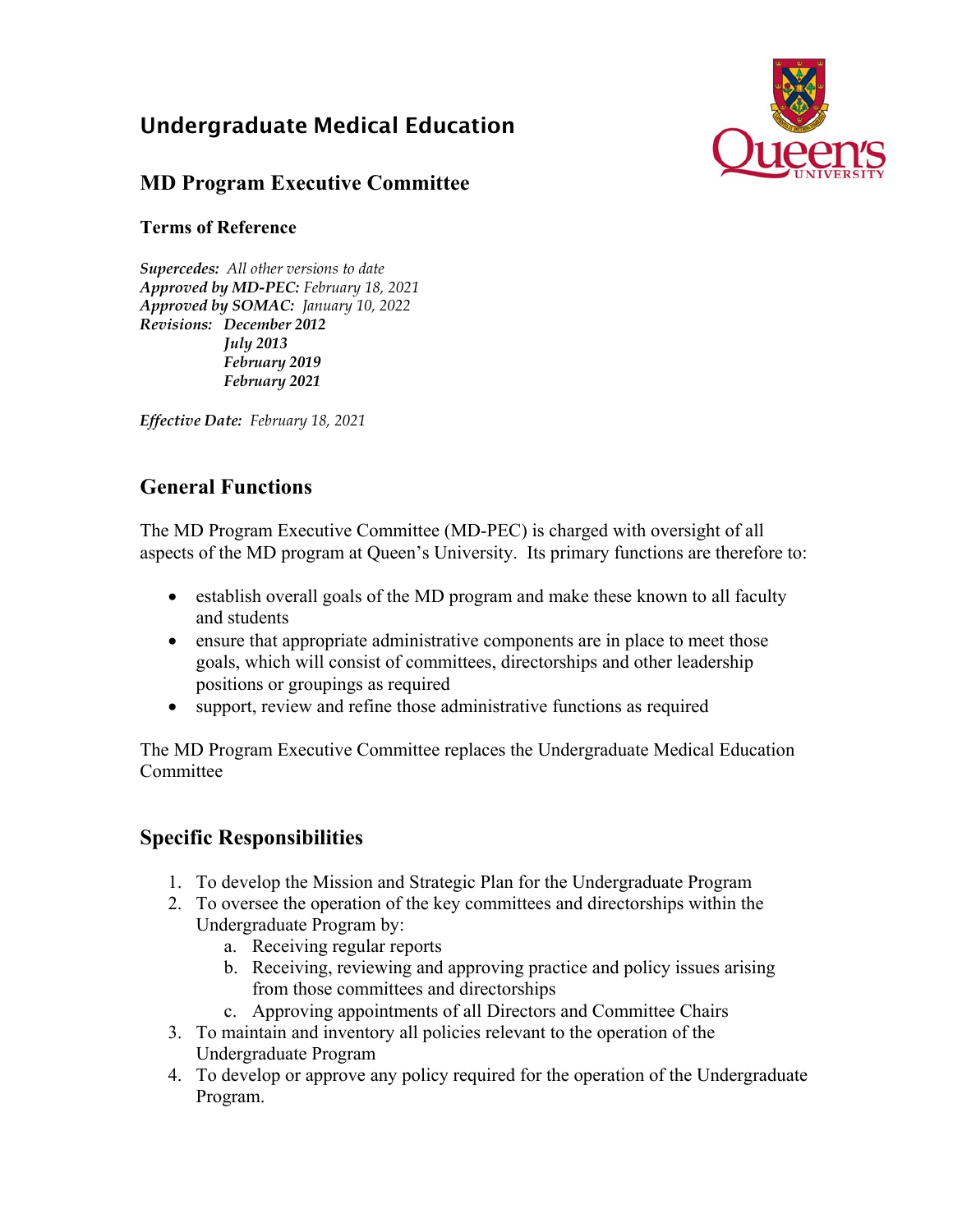- 5. To monitor and ensure compliance with accreditation guidelines
- 6. To form and maintain appropriate linkages with SEAMO, the affiliated teaching hospitals and any other bodies or organizations relevant to the operation of the Undergraduate Program

#### **Reporting Structure, Policy Development and Implementation**

MD-PEC reports to the School of Medicine Academic Council (SOMAC). Terms of Reference of MD-PEC and all component committees and directorships require review and ratification at SOMAC.

Policy can be developed by any committee or Director within the program. All policy issues require review and ratification at MD-PEC, followed by the same at SOMAC. During this process, MD-PEC, the Dean or SOMAC may seek input from SEAMO, affiliated Hospitals, Departments or any other body whose review or involvement may be appropriate. Once approved at SOMAC, policies are considered binding throughout the School of Medicine.

#### **Membership**

Standing Members (ex-officio)

- Associate Dean, Undergraduate Medical Education (Chair)
- Assistant Dean, Admissions
- Assistant Dean, Curriculum
- Assistant Dean, Academic Affairs and Programmatic Quality Assurance
- Assistant Dean, Student Affairs
- Assistant Dean, Regional Education
- Chair, Hospital Liaison Committee
- Manager, Undergraduate Program
- Manager, Undergraduate Medicine Operations
- Vice-Dean, Education, Faculty of Health Science

#### Appointed Members

- Department Head, Clinical Department (appointed for 3 year term by School of Medicine Academic Council)
- Department Head, Basic Science Department (appointed for 3 year term by School of Medicine Academic Council)
- Medical Student Representative (as designated by Aesculapian Society)

#### **Meeting Schedules and Procedure**